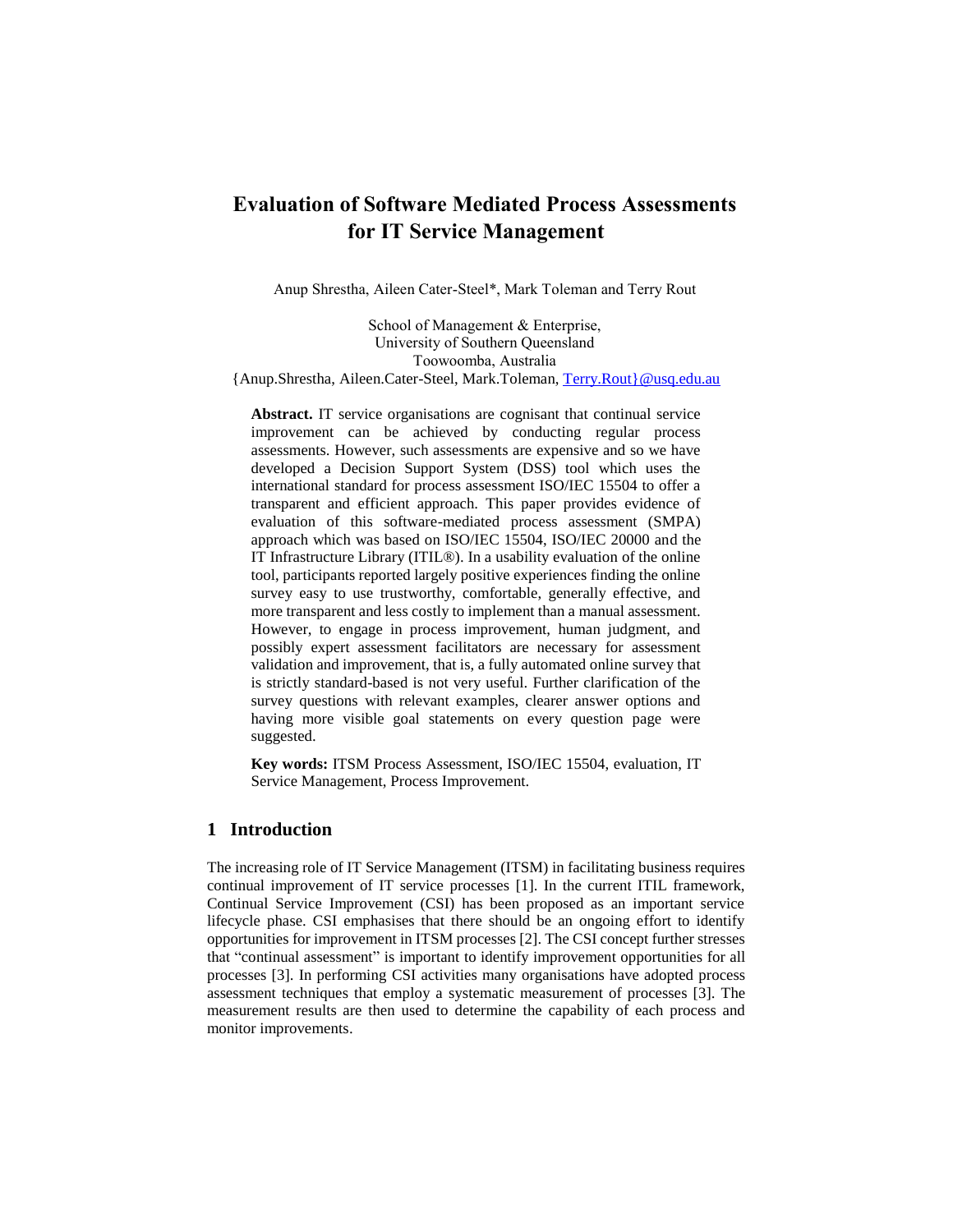An alternative to reliance on expensive consultants with proprietary process assessments is for the organisation to carry out a standard process assessment itself using software tools that may be integrated with a knowledge base of ITSM best practices. To explore this alternative, we developed a novel approach for ITSM: *Software-mediated Process Assessment (SMPA).* The SMPA approach is a standardsbased process assessment approach by which organisations can self-assess their processes using a DSS tool to determine process capabilities. A decision support system (DSS) tool facilitates the SMPA approach to collect data for process assessments and analyses process capabilities to recommend process improvements.

To lend objectivity and consistency to the SMPA approach, its activities are aligned with the international standard for process assessment: ISO/IEC 15504 [\[4\]](#page-10-3). The application of the standard in ITSM is relatively new [\[5\]](#page-10-4). An exemplar process assessment model for ITSM has been published as a part of the international standard for process assessment [\[6\]](#page-10-5). This paper illustrates results and evaluation of the SMPA approach for ITSM.

Before a detailed account of the evaluation, we briefly explain the relevance of the SMPA approach in ITSM. ITSM is a service-oriented IT management framework that advocates best practice IT service processes based on IT Infrastructure Library (ITIL®) and the international standard for ITSM ISO/IEC 20000 to ensure that IT delivers quality service to businesses. The design and architecture of the SMPA approach was previously published [\[7\]](#page-11-0).

One of the challenges in the ITSM industry is the lack of uniformity and transparency in the way IT service processes are assessed for improvement [\[3\]](#page-10-2). Existing ITSM process assessment frameworks such as Tudor's IT Process Assessment [\[1\]](#page-10-0), CMMI for Services process appraisals [\[8\]](#page-11-1) and ITIL Assessment Services [\[9\]](#page-11-2) use proprietary assessment models and follow indistinct assessment activities. The issue of transparency is therefore a significant hurdle in conducting an objective process assessment. The SMPA approach, being software-mediated, uses an online survey tool to collect process assessment data.

Moreover, process assessments are conducted by expert assessors by gathering a variety of objective evidence such as documents and interviews of process stakeholders [\[4\]](#page-10-3). Efficiency can be achieved in process assessments since a number of process assessment activities can be automated with the use of a survey with questions aligned to the standard assessment model in order to collect data from process stakeholders instead of conducting interviews. This approach can translate to significant cost savings from not using expensive assessors and consultants while enabling repeated selfassessments for IT service organisations.

While most of the existing process assessments rely on process-specific indicators that demonstrate objective evidence of process capabilities, the SMPA approach facilitates a top-down approach where assessment at each level of process capability is conducted through online surveys. In the SMPA approach, explicit questions based on the standard indicators are presented. Every question is rated using the scale: "Not", "Partially", "Largely", "Fully" and "Not Applicable" as defined in the standard. All responses for survey questions are stored in order to calculate process capability scores. Rather than the assessment team making a subjective choice of the testimony of process stakeholders, the online survey collects and objectively measures[\[10\]](#page-11-3) feedback from the process stakeholders directly from the responses to the questions. The approach of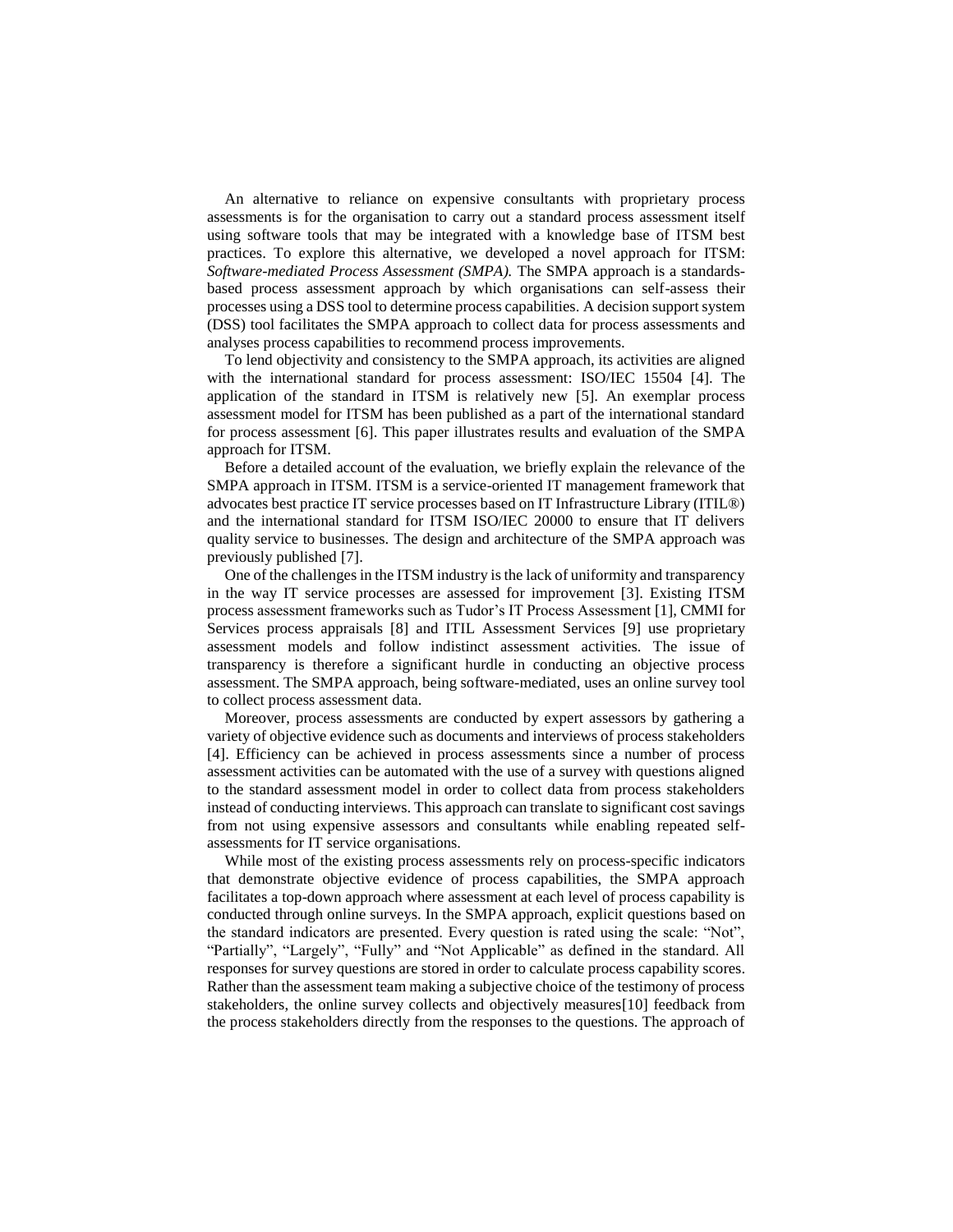asking questions directly in a web-based survey environment represents a faster and more efficient data collection method compared to assessment interviews [\[10\]](#page-11-3). Figure 1 shows the structure of the SMPA approach.



**Fig. 1.** Structure of SMPA approach

A literature review on ITSM process assessment is presented next to articulate the research problem. Research methodology is then discussed before a detailed account of the design and development of the SMPA architecture. Finally the conclusion section discusses the role and value of the SMPA approach that is supported by the application of ISO/IEC 15504.

### **2 Literature Review**

#### **2.1 ITSM/SPICE/ITIL**

The literature associated with ITSM process assessment is rooted in the concept of service and quality. Existing work on IT service quality has looked to the service marketing literature and focused on adapting the SERVQUAL instrument [\[11\]](#page-11-4) to the context of IT service. Research on IT service quality has largely focused on user satisfaction measures while there is limited research related to processes [\[12\]](#page-11-5).

While it is a widely-agreed concept that service quality is ultimately determined by what the customer perceives, service providers should also strive to improve their processes. Organisations can conduct customer satisfaction surveys to assess the outcome of the service provision. However this is unlikely to assist service providers in improving their processes [\[13\]](#page-11-6). There is a need for organisations to redefine their ITSM processes to manage IT service quality [\[12\]](#page-11-5). Existing literature on IT service quality in terms of processes has shown a lack of research on this topic [\[14\]](#page-11-7).

Measuring IT services is a challenging feat that requires both quantitative and qualitative metrics based on diverse service quality measures such as IT service quality, information systems quality, process quality, customer satisfaction, service value and service behaviour [\[12\]](#page-11-5). Few studies provide methodological guidance on an approach to determine process quality measures. A self-assessment methodology based on business excellence models and Six Sigma process improvement techniques used ITIL maturity assessments [\[9\]](#page-11-2) for several ITIL service delivery processes. However several critical flaws in the assessment approach were reported, such as surveys with compound questions that allowed only a "yes" or "no" response [\[15\]](#page-11-8).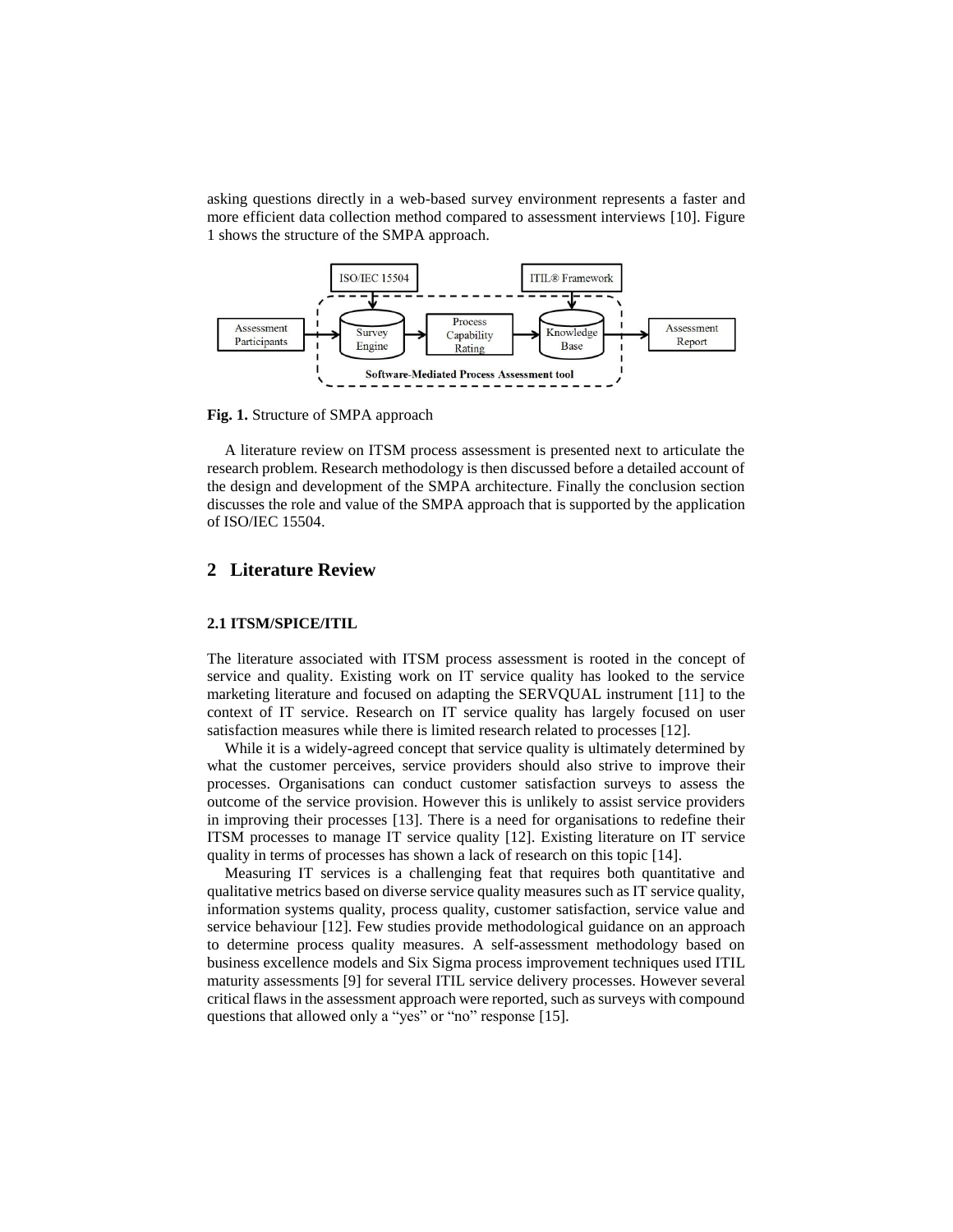Using ITIL processes and the international standard for process assessment ISO/IEC 15504, evidence of repeatable and objective improvement in IT service quality has been reported [7]. Extensive work on the combination of ITIL and ISO/IEC 15504 led to the development of a popular ITSM process assessment approach called Tudor's IT Process Assessment (TIPA) [\[1\]](#page-10-0). TIPA has been promoted as a commercial framework for ITSM process assessment [19].

ITSM process assessment approaches are discussed as best practice guidelines in the IT industry. Many of the solutions offered for ITSM process assessment are commercially available (for example, ITIL assessment services or Pink Elephant). These services can be considered as a black box since the rationale behind the assessment activities is not fully disclosed. Moreover, due to proprietary assessment processes, inconsistent outcomes from different assessment services hinder comparisons. Non-ITIL approaches such as CMMI for Services or eSCM for service providers have transparent models and methods but lack DSS support in order to conduct process assessments.

Based on the academic literature review and existing industry practices, the two key problems of lack of transparency and lack of efficiency in ITSM process assessments are apparent. Addressing transparency and efficiency are two major challenges of process assessments [\[3\]](#page-10-2). These challenges are taken into account in the design of the SMPA approach.

#### **2.2 Evaluation in Design Science Research**

Rigorous artefact evaluation primarily assesses two aspects: if the artefact causes a significant improvement; and if the artefact works in a real situation [\[17\]](#page-11-9). The Design Science Research (DSR) research methodology [\[18,](#page-11-10) [19\]](#page-11-11) has the primary goal to develop and evaluate a new artefact. The IS design theories [\[20\]](#page-11-12) or design principles [\[21\]](#page-11-13) provide rigorous theoretical insights to evaluate the utility of DSR artefacts. A design theory can govern DSR based on several extant methods, such as the kernel theories [\[22,](#page-11-14) [23\]](#page-12-0); case studies [\[24\]](#page-12-1) or systematic literature review [\[25\]](#page-12-2). By conducting a rigorous artefact evaluation, the design theories can be supported or critiqued. As a result better utility artefacts can be designed [\[26\]](#page-12-3).

In their DSR methodology, [Peffers, Tuunanen \[27\]](#page-12-4) suggested two steps for rigorous DSR evaluation: (1) Demonstration of how the artefact is implemented in a feasible manner; and (2) Evaluation to assess how well the artefact works.

A prominent DSR evaluation strategy should consider the "what, how, and when" aspects of evaluation design [\[28\]](#page-12-5). This led to the development of a DSR evaluation strategic framework which was later expanded by [Venable, Pries-Heje \[26\].](#page-12-3) This widely cited DSR evaluation strategic framework provides extensive evaluation design options for a DSR researcher to follow. The research methodology used to evaluate the online survey is discussed next.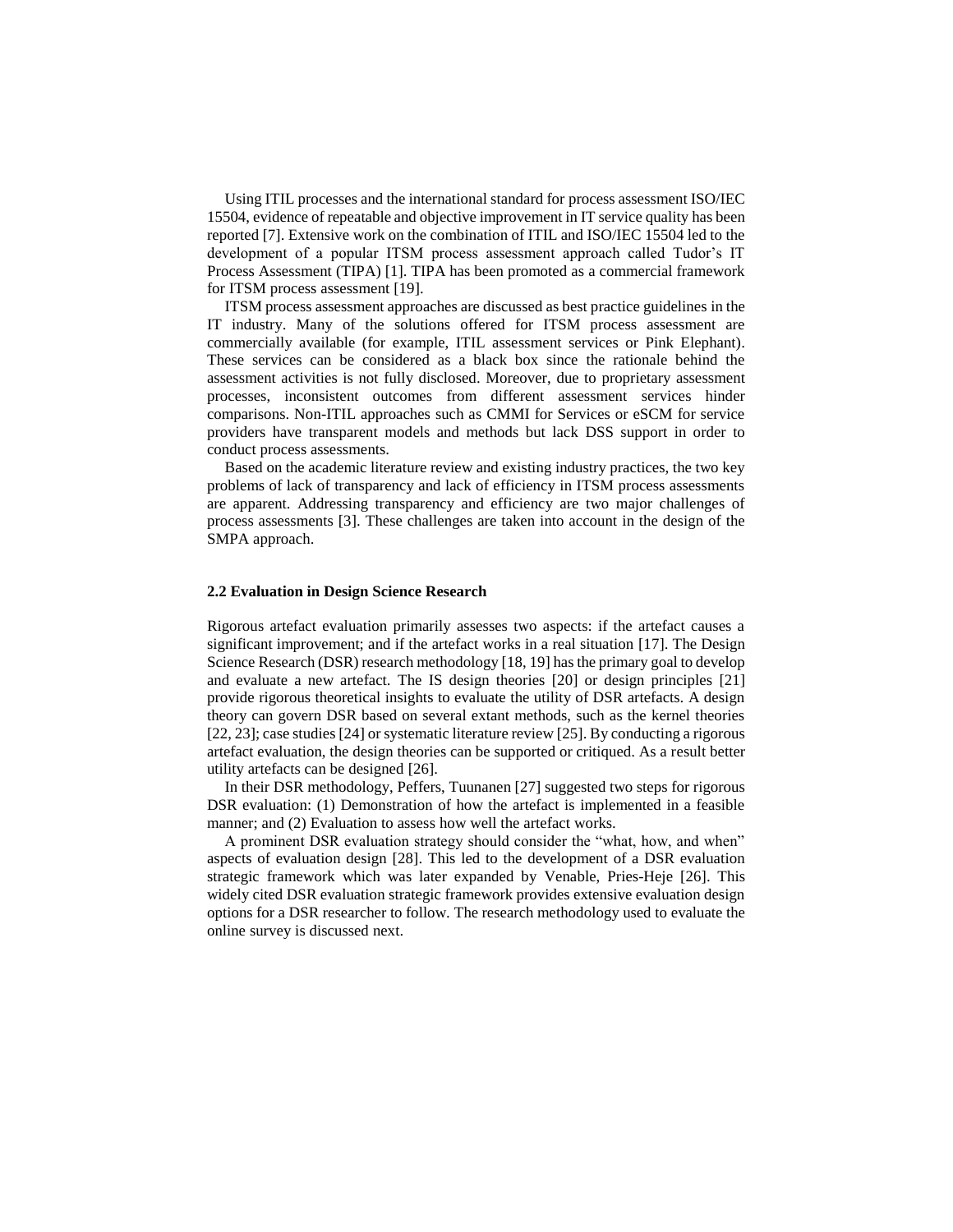## **3 Research Evaluation Methodology**

The DSR methodology is the underpinning research methodology applied for the development and evaluation of the SMPA approach. DSR methodology is outcomeoriented and thereby provides guidelines for development and evaluation of research artefacts that contribute to specific bodies of knowledge. The six DSR methodology steps [\[29\]](#page-12-6) were followed in the research: problem identification and motivation, objectives of a solution, design and development, demonstration, evaluation, and communication.

Evaluation of the SMPA approach was organised based on the evaluation strategy advocated b[y Pries-Heje, Baskerville \[28\].](#page-12-5) The DSR guidelines proposed by Hevner et al. [\[18\]](#page-11-10) were also followed in an ex-post, naturalistic evaluation conducted at an IT service organisation. In order to assess if the SMPA approach has utility in a real organisation, it was essential to ensure that the survey approach was usable. Therefore, usability was determined as the key evaluation factor. The concept of usability as defined in ISO/IEC 25010 software quality in use model [\[30\]](#page-12-7) was applied to evaluate five quality factors of the online survey: effectiveness, efficiency, usefulness, trust and comfort.

#### **4 Assessment results**

The assessment survey was trialled in October 2013 at the IT service department of an Australian local government authority, Toowoomba Regional Council (TRC). TRC relies on ICT tools to support the delivery of services 24 hours a day, all year round. TRC has identified a number of initiatives in its recently adopted ICT Strategic Plan [\[31\]](#page-12-8) such as customer contact management; unified communications; eBusiness solutions for improved online accessibility of council information; spatial information services for improved web mapping services; and business architecture improvements including mobile works and self service solutions.

With the help and support from the assessment facilitators and assistance from the survey tracking functionality of the DSS tool, assessment data collection using surveys was completed by early November 2013. The assessment report was provided to TRC in the first week of December 2013 and the evaluation performed with focus groups and interviews of TRC staff from November 2013 to January 2014. The analysis of the evaluation data was completed mid May 2014.

Three IT service processes were assessed at TRC: Problem Management (PrM), Change Management (ChM) and Configuration Management (CoM). The assessment profile generated for the three processes selected for assessment is provided in Table 1. Each attribute received 9 or 10 survey responses.

Problem Management achieved CL1 due to its rating score of "Largely" (L) at PA1.1. The other two processes were "Partially" (P) at PA1.1 suggesting that they are at CL0. The majority of the rating scores for all processes demonstrated a weak reliability score (six "Poor", 18 "Medium" and only three "High" reliability scores). This meant that survey respondents were not consistent in their answers and responses were varied. Moreover, most of the rating scores were "Partially" (P). There were two "Largely" (L), only a single "Not" (N) and none of the rating score achieved "Fully"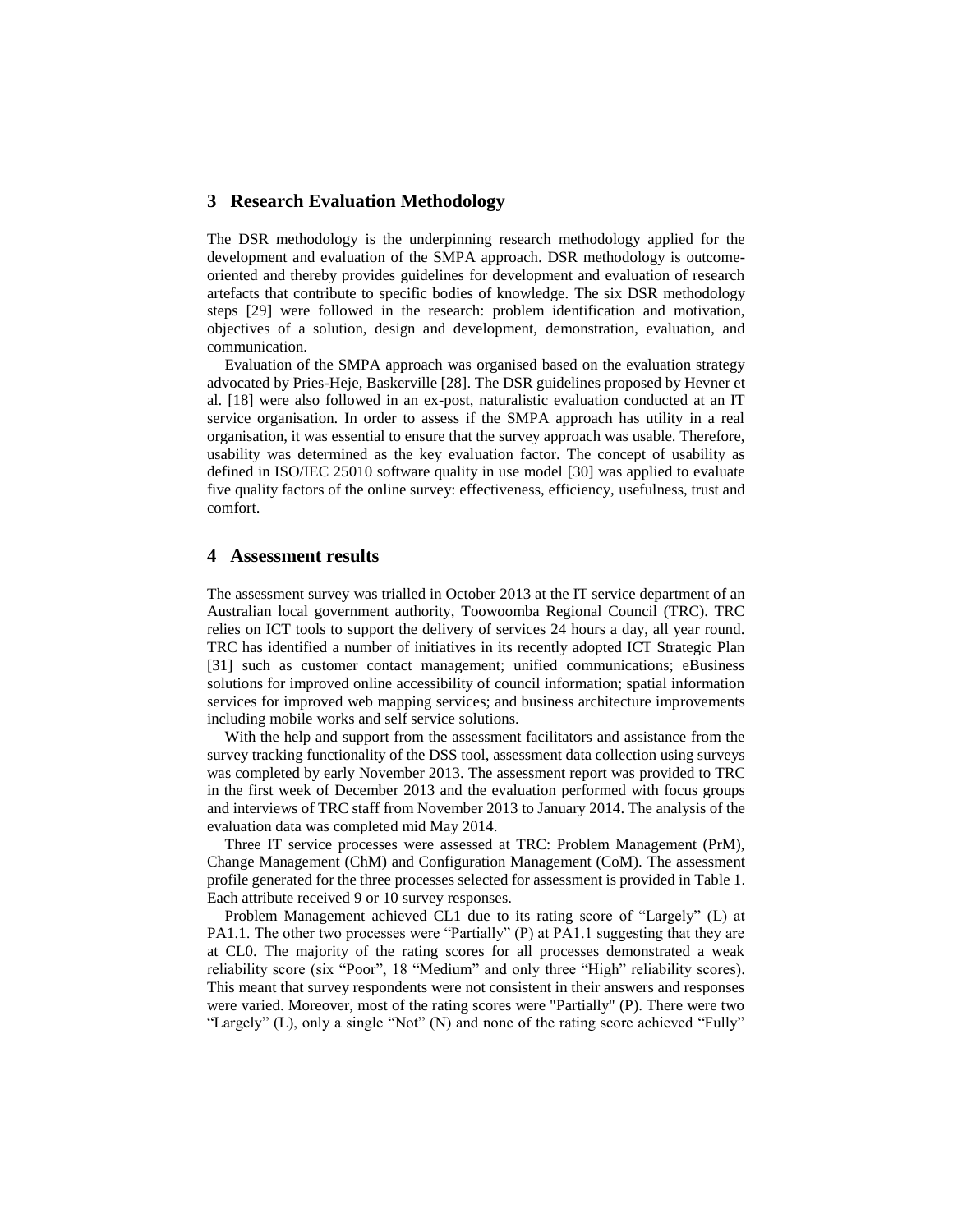(F) at any of the process attributes. This demonstrates relatively meagre process capability levels for the three processes assessed.

|                                       | <b>Level 1</b> | Level 2    |             | Level 3     |             | <b>Level 4</b> |            | Level 5      |              |
|---------------------------------------|----------------|------------|-------------|-------------|-------------|----------------|------------|--------------|--------------|
| Profile                               | PA1.1          | PA2.1      | PA2.2       | PA3.1       | PA3.2       | PA4.1          | PA4.2      | <b>PA5.1</b> | PA5.2        |
| <b>PROBLEM MANAGEMENT (PrM)</b>       |                |            |             |             |             |                |            |              |              |
| Process<br>attribute                  | L              | P          | P           | P           | P           | P              | N          | $\mathbf P$  | $\mathbf{P}$ |
| Reliability                           | HIGH           | <b>MED</b> | <b>POOR</b> | <b>POOR</b> | <b>MED</b>  | <b>MED</b>     | <b>MED</b> | <b>MED</b>   | <b>MED</b>   |
| <b>CHANGE MANAGEMENT (ChM)</b>        |                |            |             |             |             |                |            |              |              |
| Process<br>attribute                  | P              | P          | P           | P           |             | P              | P          | P            | P            |
| Reliability                           | <b>MED</b>     | <b>MED</b> | <b>MED</b>  | <b>POOR</b> | <b>HIGH</b> | <b>MED</b>     | <b>MED</b> | <b>MED</b>   | <b>MED</b>   |
| <b>CONFIGURATION MANAGEMENT (CoM)</b> |                |            |             |             |             |                |            |              |              |
| Process<br>attribute                  | P              | P          | P           | P           | P           | P              | P          | P            | $\mathbf P$  |
| Reliability                           | <b>POOR</b>    | <b>MED</b> | <b>POOR</b> | <b>POOR</b> | <b>HIGH</b> | <b>MED</b>     | <b>MED</b> | <b>MED</b>   | <b>MED</b>   |

**Table 1.** Assessment Profile for Processes at TRC

## **5 Evaluation**

A focus group was organised at TRC to evaluate the usability of the online survey phase in the SMPA approach. The discussion with nine participants was recorded and later transcribed to enable qualitative data analysis. Since all participants of the focus group discussion had completed the assessment surveys, it was interesting to note the inconsistencies and variations that existed among the participants in terms of their experiences and attitudes towards the usability of the online survey.

The standard definitions were transformed to operational definitions of usability characteristics to align their meaning to specific contexts of use for the evaluation of the survey approach as shown in Table 2.

**Table 2.** Operational definitions of usability characteristics for evaluation of online assessment survey

| <b>Usability</b>       | <b>Operational definition</b>                                      |
|------------------------|--------------------------------------------------------------------|
| <b>Characteristics</b> |                                                                    |
| Effectiveness          | <b>Accuracy and transparency</b> of the online assessment survey   |
| Efficiency             | Time, cost and resources required for the online assessment survey |
| Usefulness             | Representative and understandable assessment questions to          |
|                        | answer by using online assessment survey                           |
| Trust                  | Confidence in validity of the online assessment survey             |
| Comfort                | Ease of using online assessment survey                             |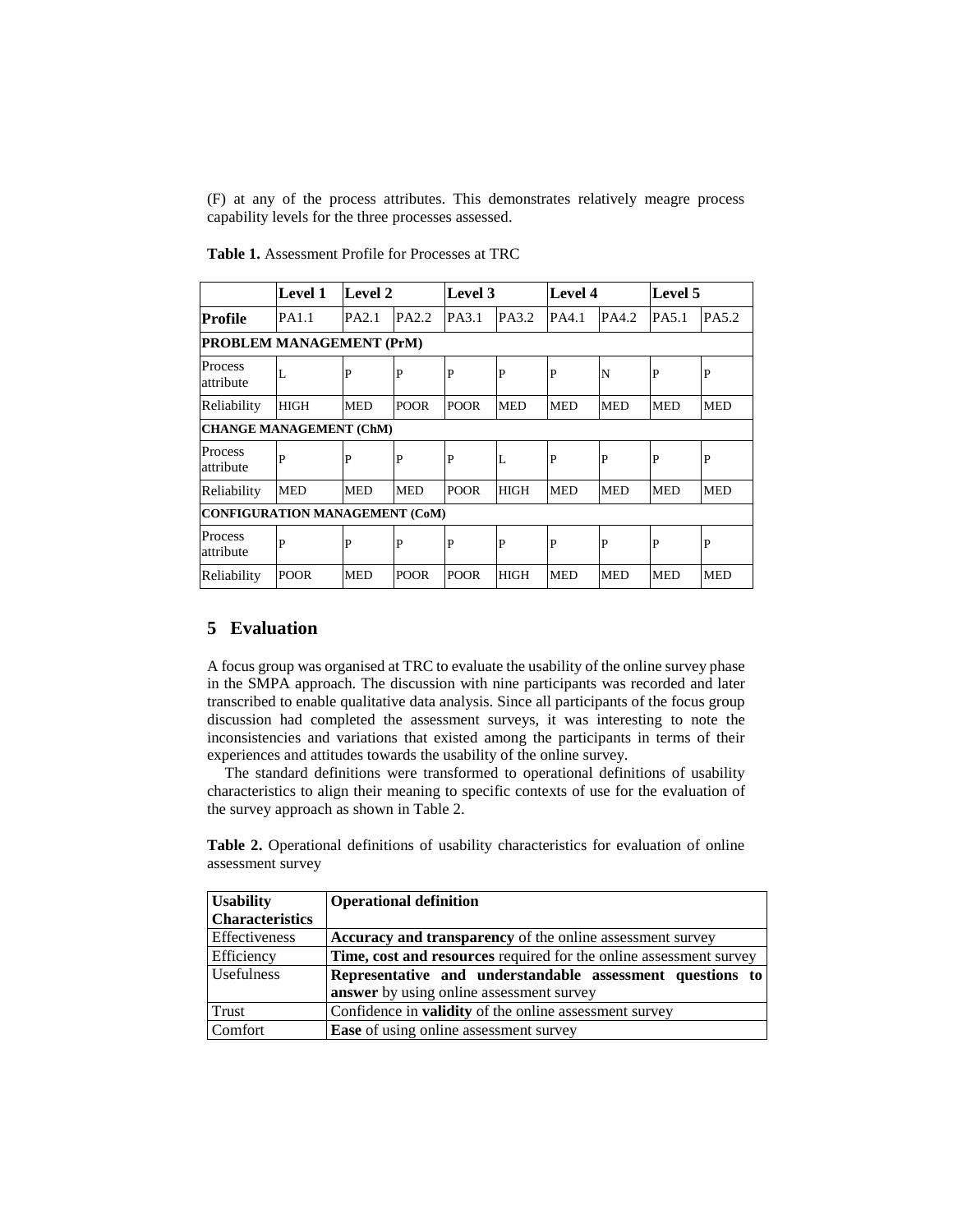Survey participants in different roles commented on the usability of the survey approach based on their context of use. The data were analysed by reviewing focus group discussion transcripts for themes or patterns related to the five software quality in use characteristics. Maintaining privacy of the individuals who participated in this research was an ethical consideration. To protect individual identities, survey participants are referred to by each individual's most relevant process role: process manager (PM), process performer (PP) or external process stakeholder (EPS). These process roles are standard IT service roles endorsed in the ITSM community [\[1\]](#page-10-0).

A summary of the evaluation results based on discussions and interview responses on each software quality in use factor is provided as Table 3.

| <b>Usability</b><br>characteristic | No. of key<br>comments                                       | <b>Selected key comments</b>                                                                                                                                                                                                                                                                                                                                                                                                                                                                                                                                                                                                                                                                                                                          |
|------------------------------------|--------------------------------------------------------------|-------------------------------------------------------------------------------------------------------------------------------------------------------------------------------------------------------------------------------------------------------------------------------------------------------------------------------------------------------------------------------------------------------------------------------------------------------------------------------------------------------------------------------------------------------------------------------------------------------------------------------------------------------------------------------------------------------------------------------------------------------|
| <b>Effectiveness</b>               | $\sqrt{2} \times 14$<br>$\mathbf{x} \times 4$<br>$\odot$ x 2 | $\mathbb{Z}$ PrM-PM1: You've got the bigger data set – more<br>reliable data. If you have an outliner, you don't skew<br>your results. People may be more honest.<br>⊠PrM-PP2: That whole subjective nature where it's<br>one person deciding, based on what everybody has said,<br>what the score is  makes [manual]assessment<br>dependent on the skills of that person. Survey<br>overcomes this challenge.<br>$\overline{\mathcal{Q}}$ PrM-EPS2: I think two different versions of the<br>responses based on the group: e.g. managers say<br>something and performers say something else will be<br>very interesting – something that the software can easily<br>do.<br>⊠CoM-PM1: Some of those examples, I thought, were<br>slightly irrelevant. |
| Efficiency                         | $\boxtimes$ x 6                                              | $\overline{\mathbf{\triangle P}}$ PrM-PM1: the software system has the advantage of<br>giving you a really wide data set. So you can survey 5<br>or 50 people with no added cost. Also that you don't<br>have to have them in a room.                                                                                                                                                                                                                                                                                                                                                                                                                                                                                                                 |
| <b>Usefulness</b>                  | $\mathbf{X} \times 15$<br>$\boxtimes$ x 3<br>$\odot$ x 1     | $\Xi$ PrM-PM1: I found some of the questions quite<br>confusing and ambiguous.<br><b>ECoM-PP4:</b> Some of terminology used in there,<br>depending on the way the question was asked, I think<br>meant different things, to different people.<br><b>ECoM-EPS4:</b> Answer options didn't seem to be<br>customised to the question; to the result of the question.<br>The seemed to take a generic approach.<br>⊠PrM-EPS2: the questions are structured well, there<br>are relevant examples and so on                                                                                                                                                                                                                                                 |

**Table 3.** Summary of TRC online assessment survey evaluation results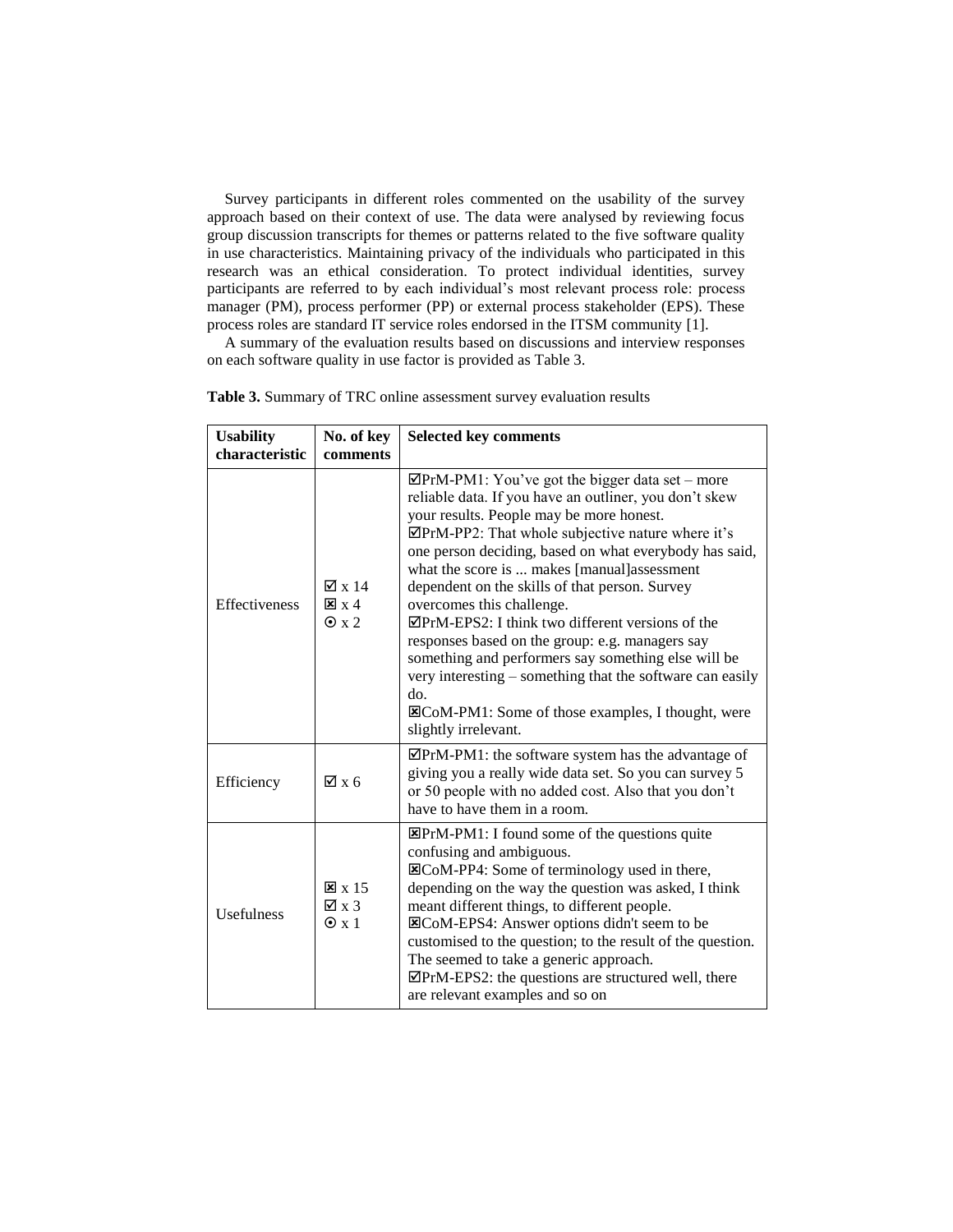| Trust   | $\boxtimes$ x 3                          | $\mathbf{\nabla}$ PrM-PM1: We could say six months after, let's do<br>that again. The logic seems valid and reliable.                                             |
|---------|------------------------------------------|-------------------------------------------------------------------------------------------------------------------------------------------------------------------|
| Comfort | $\boxtimes$ x 7<br>$\mathbf{X} \times 1$ | $\Xi$ CoM-PM1: As far as the page layout, it sort of let you<br>know how you were progressing, the colours, the font<br>and the general interface  was excellent. |

 $\overline{\mathcal{Q}}$  indicates the usability characteristic was strongly supported in a comment  $\odot$  indicates the usability characteristic was not clear or a neutral position was taken  $\boxtimes$  indicates the usability characteristic was strongly opposed in a comment

In terms of the evaluation of accuracy and transparency of the online assessment survey, there were greater positive comments (70%) in comparison to negative comments (20%) based on the feedback from survey respondents, therefore the survey is considered effective. Process stakeholders suggested that the online survey is very objective and that it deters bias from group dynamics in the assessment process and outcome. For example:

*"I think it's more objective using a software tool compared to an external assessor coming in and listening to what you say and then say 'Mmmmm I think I'll probably give that one a largely or a fully score!' " (ChM-PM1) "And to a degree, the group dynamics, where you don't just have one person dominating the conversation [in manual assessments], whereas the survey tool gives you a say." (PrM-EPS2)*

The ability to easily conduct the survey in-house with a larger number of people was one of the highlights demonstrating effectiveness of the survey approach:

*"I suppose the beauty of this is that you can do these things in house. You can pick these three processes and see what comes out at level 1. Few weeks later, see what to do to get these to level 2. You've got that control over it. Rather than organising for someone to come in and do it for you." (ChM-PM1) "We have an advantage that we are all in one geographic location. Whereas, other organisations wouldn't have the luxury of getting everyone together, if they were really dispersed. I mean, that's the way you work. The software tool is the only way to do it then." (PrM-EPS2)*

However a few disadvantages of the survey approach highlighted the risk of different interpretations of the same question by survey respondents if the questions were not clear. For example:

*"Survey result is likely to be much skewed because of my interpretation of the questions, as the survey went on, it changed." (PrM-PM1)*

In terms of efficiency, there was overwhelming support for the online survey that it takes less time, cost and staff resources to conduct in comparison with the manual assessment. There were no negative comments about the efficiency of the online survey. Process stakeholders suggested that the survey would be a better return on investment and cost effective to operate. For example:

*"the survey is probably a better return on investment because you are not taking up everyone's time all at once." (PrM-EPS2)*

*"I would imagine it [survey] would be cheaper to do rather than have someone [assessor] across the table for that amount of time." (PrM-PM1)*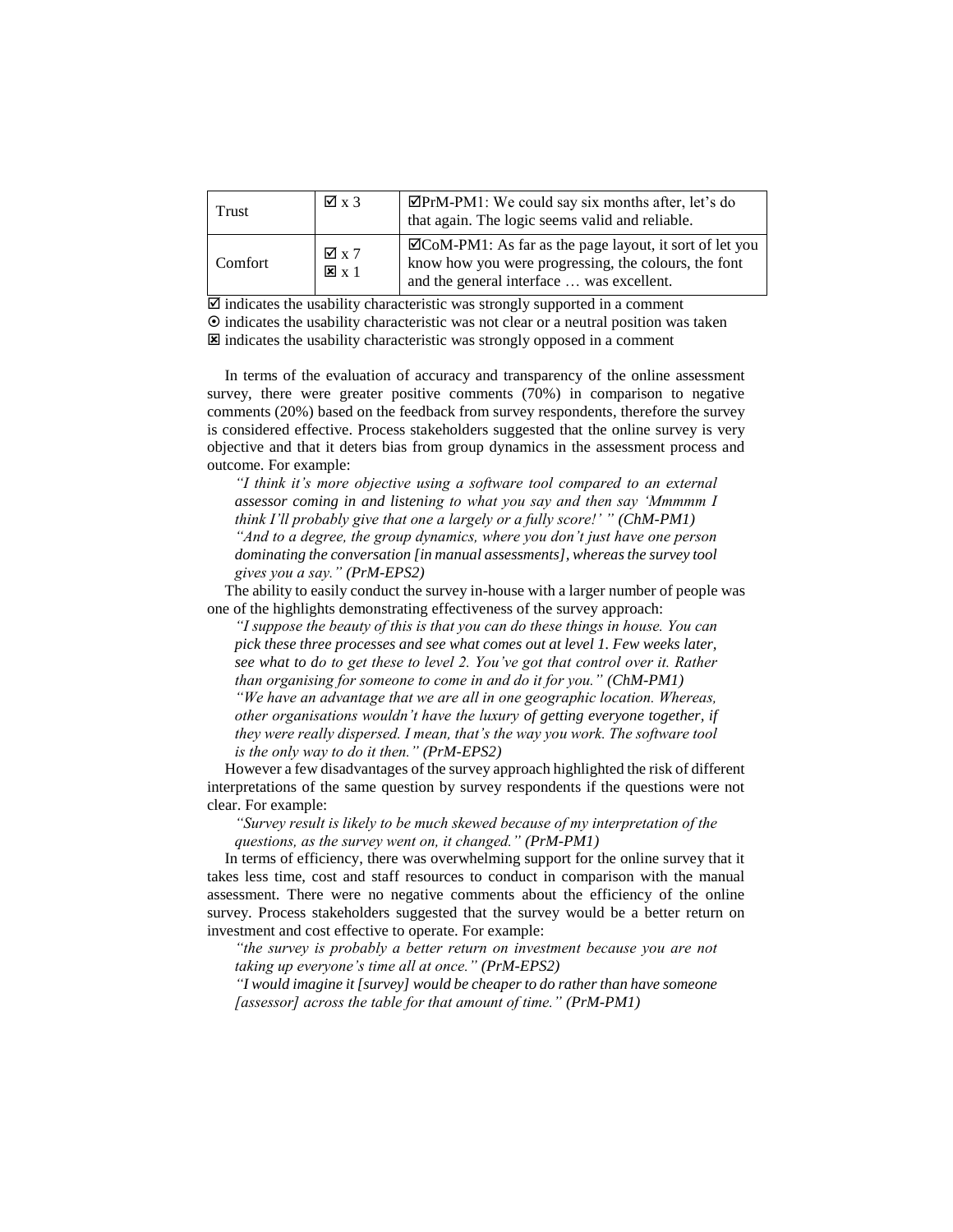The usefulness of the online survey in terms of clarity of the questions had largely negative comments (78%). There were many comments regarding repetitive, ambiguous and confusing questions and the terminologies used. Since TRC undertook the assessment up to CL5 and a single process stakeholder often had multiple surveys for different roles, it must have compounded the issue. Interestingly no one complained about the application of the standard to the survey. Process stakeholders at TRC thought it was useful that the questions were strictly aligned to the standard but they were fatigued with the number of questions. For example:

*"There seemed to be a fair bit of repetition in the questions." (PrM-PP2)*

*"I am confused. I am supposed to be looking at this from this viewpoint, now* 

*it seems to be the other way around. How do I answer this?" (ChM-PP3)*

*"Lots of questions that seemed to be almost the same as the questions you did. That was where I struggled a little bit." (CoM-PM1)*

In comparison with the manual assessment, the usefulness of the online survey was negative because of the lack of support to clarify the survey questions. For example:

*"With a person on the other side of the table, you could ask a question … 'do you mean this?'. An assessor would have gone across the ambiguity of the questions. You can get that interpretation that you don't get with online survey." (PrM-PM1)*

*"Plus it's the interaction [in manual assessment]; it's a group of people, so you're all talking about the topic. So, you fairly quickly get it right, or get it corrected." (CoM-PM1)*

However a few process stakeholders suggested that the questions are indeed structured since they are aligned to a standard and once you understand the overall structure, the survey was useful. For example:

*"Once you locked into what was being asked and how it was being presented, then it became a lot easier to answer the questions." (CoM-PP4)*

The three comments regarding the trustworthiness of the online survey were all positive. Survey participants suggested that the survey is dependable and can encourage more truthful answers:

*"They kind of think that they are not being watched. I can answer truthfully here because I'm not going to get in trouble – that kind of thing. It gives you a voice. I mean, you can be anonymous with a survey and not worry that your boss is sitting next to you." (PrM-PM1)*

*"If that's a repeatable process, you are going to get a clear measure as to whether you have improved. With the tool we can depend on it to survey in a consistent manner." (CoM-PM1)*

Finally, the vast majority of comments were positive in terms of the ease of use of the online survey. Almost all survey respondents were happy with the interface and the sequencing of the questions. For example:

*"The interface. I liked that and the presentation. We had just started using SharePoint and it felt very familiar. It felt 'sharepoint-ish'. It was very clean. Some surveys you get, you are hunting – 'what would I do, where I was?' This one was very direct and very well laid-out." (PrM-EPS2)*

There was one stand-out negative comment that the convenience of the survey may be ironically a disadvantage since completing the survey is not given priority: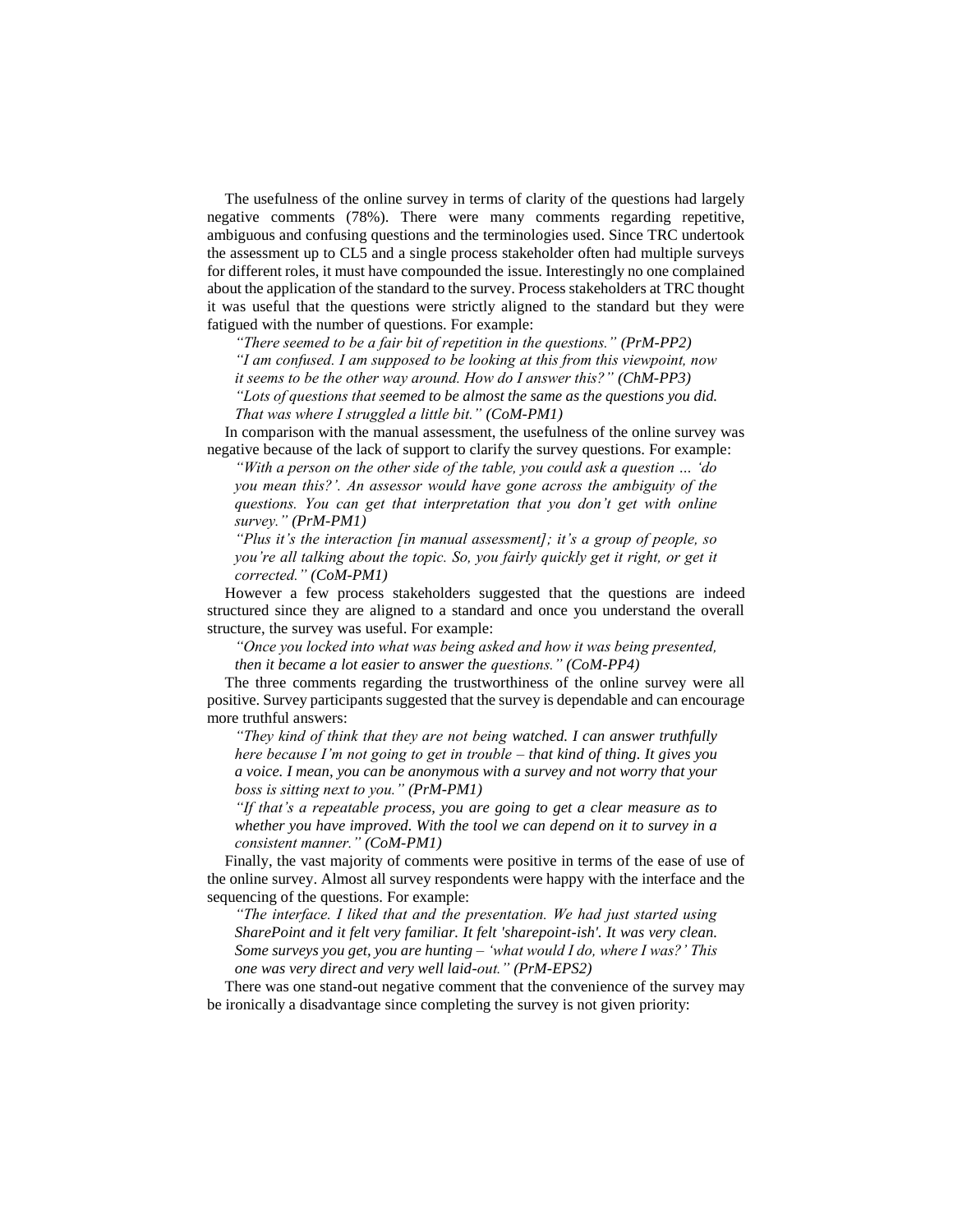*"The interface and convenience though about being able to do it easily in your own time, at your own desk, it is a disadvantage because you don't have a set time that you are focussed on this. You've got distractions of people coming up, and then get side tracked on something else." (CoM-EPS4)*

In summary, participants reported that they found the online survey easy to use and largely agreed that a self-assessment experience answering direct questions made the exercise more transparent and less costly to implement than a manual assessment. Moreover a tiered approach was recommended, wherein the SMPA approach could be used first to get an overall understanding of process capabilities. Afterwards, to engage in process improvement, human judgment is necessary for assessment validation and improvement based on results. Further clarification of the survey questions with relevant examples, clearer answer options and having more visible goal statements on every question page were suggested.

## **6 Conclusion**

In terms of the immediate outcome of evaluation, participants reported that overall they found the online survey for assessment was trustworthy, comfortable and generally effective. Positive comments were also recorded regarding efficiency of conducting online surveys for assessments. However discussions led to a conclusion that a fully automated online survey that is strictly standard-based is not very useful. It was discussed that human input is critical for the facilitation of online assessment surveys in order to clarify survey questions with relevant examples when needed. It was also recommended that measures should be taken to provide assessment support through expert assessment facilitators, online discussion forums and/ or help screens. It was also noted that all questions do not apply well to the processes and there is a need to provide clearer answer options and better allocation of some questions to relevant process roles.

We have reported the assessment results and the evaluation of the SMPA online survey. The evaluation was based on the usability of the DSS tool that supports the SMPA approach. This paper has focused on the evaluation of one aspect of the SMPA project. Further work was also undertaken and will be disseminated regarding the evaluation of the process selection method, SMPA facilitator dashboard, assessment report, technical platform, design process, relevance to industry, alignment to ISO/IEC 15504 standard and alignment to DSR guidelines. With the current evolution of the ISO/IEC 15504 standard to the ISO/IEC 330xx family [32], modification of the survey engine and the knowledge base to reflect appropriate new process capability assessment models will be required; however there is no concern that the changes will be extreme. Further trials of the assessment survey for roll out and uptake of the SMPA approach in different organisations are planned.

The SMPA approach requires respondents to answer assessment questions based on the process indicators from the ISO/IEC 15504 PAM. A limitation of this approach is that some respondents might have unrealistic perceptions about their process activities. A more rigorous ITSM process assessment approach would involve the review of process input and output documents (work products) as instructed in the ISO/ IEC 15504 standard. Another limitation of this research is the ability of the DSS to assess only four ITSM processes. The case study in this research also has certain limitations.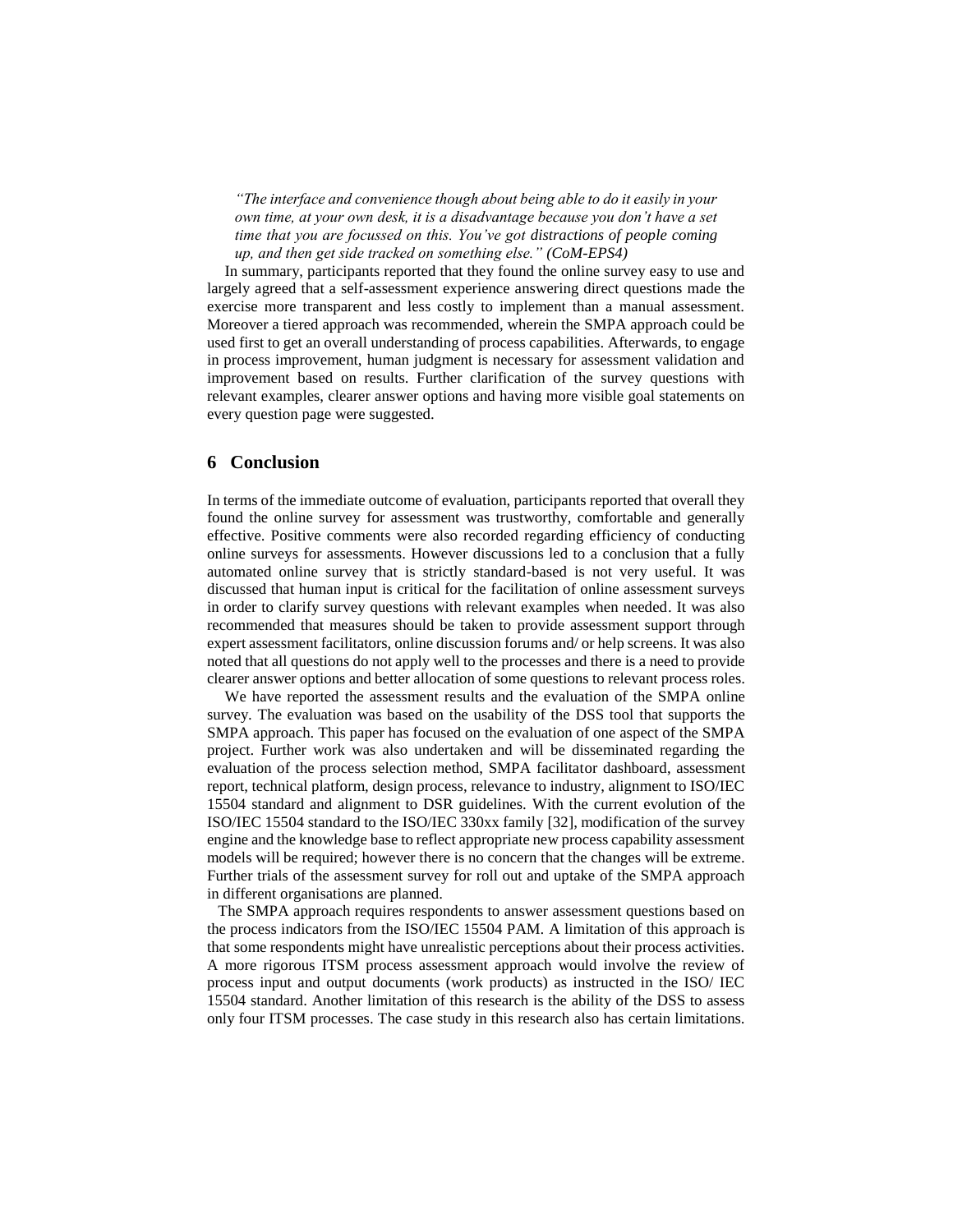First, regarding internal validity, evaluation data were collected using qualitative research methods only. Moreover, a recognised limitation of the qualitative case study approach is the lack of ability to generalise the findings.

The SMPA approach is not intended to replace a formal conformity assessment. However organisations could use this approach when the focus is not on the precision but on a consistent approach to measure process improvements. The SMPA approach could also be used by assessors in a formal appraisal environment to collect evidence to determine process capability and maturity.

In closing, we suggest that the SMPA approach provides an opportunity for automation and transparency in the way process assessments are conducted. Beyond the discipline of service management, the SMPA approach could be applied to other domains where a process assessment model is available. Using the SMPA approach, a compliant process assessment model can be used to develop survey questions. Likewise, process improvement recommendations can be generated based on industry best practice guidelines such as ITIL® in our case. With the expanding significance and reach of the ISO/IEC 15504 standard and the recently published first batch of the ISO/IEC 330xx family, the SMPA approach can be applicable for process assessments in any discipline that comprises a compliant assessment model.

*Note.* ITIL® is a Registered Trade Mark of AXELOS Limited.

**Acknowledgements**: This work is supported by an Australian Research Council (ARC) Linkage grant. We thank Mr. Paul Collins of Assessment Portal Pty. Ltd. for his involvement and support in providing the platform to implement the DSS tool. We also appreciate the opportunity provided by staff at Toowoomba Regional Council to trial the SMPA and for their feedback.

### **References**

- <span id="page-10-0"></span>1. Barafort, B., V. Betry, S. Cortina, M. Picard, M. St-Jean, A. Renault, and O. Valdès, *ITSM Process Assessment Supporting ITIL*, ed. P.R.C.H. Tudor. 2009, Zaltbommel, Netherlands: Van Haren Publishing.
- <span id="page-10-1"></span>2. Bernard, P., *Foundations of ITIL*, ed. J. Chittenden. 2012, Zaltbommel, Netherlands: Van Haren Publishing.
- <span id="page-10-2"></span>3. Lloyd, V., *ITIL Continual Service Improvement*. 2011, London, UK: The Stationery Office.
- <span id="page-10-3"></span>4. ISO/IEC, *ISO/IEC 15504-2:2004 – Information Technology – Process Assessment – Part 2: Performing an Assessment*. 2004, International Organization for Standardization: Geneva, Switzerland.
- <span id="page-10-4"></span>5. Mesquida, A.L., A. Mas, E. Amengual, and J.A. Calvo-Manzano, *IT Service Management Process Improvement based on ISO/IEC 15504: A Systematic Review.* Information and Software Technology, 2012. **54**(3): p. 239-247.
- <span id="page-10-5"></span>6. ISO/IEC, *ISO/IEC TS 15504-8:2012 - Information Technology - Process Assessment - Part 8: An Exemplar Process Assessment Model for IT Service Management*. 2012, International Organization for Standardization: Geneva, Switzerland.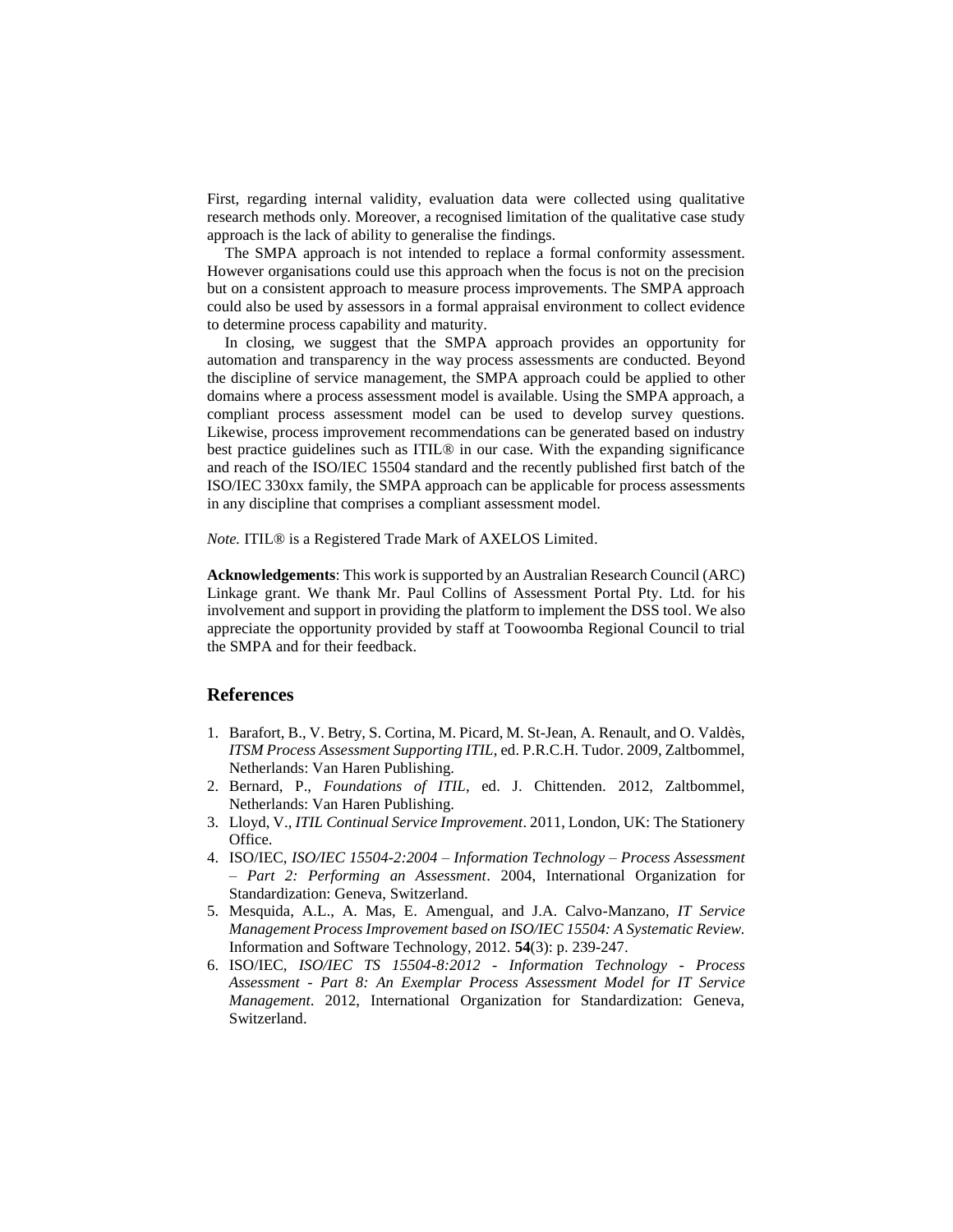- <span id="page-11-0"></span>7. Shrestha, A., A. Cater-Steel, M. Toleman, and T. Rout, *Towards Transparent and Efficient Process Assessments for IT Service Management*, in *Software Process Improvement and Capability Determination*. 2014, Springer International Publishing. p. 165-176.
- <span id="page-11-1"></span>8. CMMI, *Standard CMMI® Appraisal Method for Process Improvement (SCAMPISM) A, Version 1.3: Method Definition Document*. 2011, Software Engineering Institute: Carnegie Mellon University, MA, USA.
- <span id="page-11-2"></span>9. MacDonald, I., *ITIL Process Assessment Framework*. 2010, The Co-operative Financial Services: Manchester, UK.
- <span id="page-11-3"></span>10. Deutskens, E., K. de Ruyter, and M. Wetzels, *An Assessment of Equivalence Between Online and Mail Surveys in Service Research,.* Journal of Service Research, , 2006. **8**(4): p. 346-355.
- <span id="page-11-4"></span>11. Parasuraman, A., V.A. Zeithaml, and L.L. Berry, *A Conceptual Model of Service Quality and its Implications for Future Research.* Journal of Marketing, 1985. **49**(4): p. 41-50.
- <span id="page-11-5"></span>12. Lepmets, M., A. Cater-Steel, F. Gacenga, and E. Ras, *Extending the IT Service Quality Measurement Framework through a Systematic Literature Review.* Journal of Service Science Research, 2012. **4**(1): p. 7-47.
- <span id="page-11-6"></span>13.Jia, R. and B.H. Reich, *IT Service Climate—An Essential Managerial Tool to Improve Client Satisfaction with IT Service Quality.* Information Systems Management, 2011. **28**(2): p. 174-179.
- <span id="page-11-7"></span>14. Spath, D., W. Bauer, and C.-P. Praeg, *IT Service Quality Management: Assumptions, Frameworks and Effects on Business Performance*, in *Quality Management for IT Services-Perspectives on Business and Process Performance*. 2011, IGI Global: PA. p. 1-21.
- <span id="page-11-8"></span>15. Edgeman, R.L., D. Bigio, and T. Ferleman, *Six Sigma and Business Excellence: Strategic and Tactical Examination of IT Service Level Management at the Office of the Chief Technology Officer of Washington, DC.* Quality and Reliability Engineering International, 2005. **21**(3): p. 257-273.
- 16.Barafort, B., B. Di Renzo, and O. Merlan. *Benefits Resulting from the Combined Use of ISO/IEC 15504 with the Information Technology Infrastructure Library (ITIL)*. in *4th International Conference on Product Focussed Software Development and Process Improvement (PROFES)*. 2002: LNCS 2559, Springer-Verlag.
- <span id="page-11-9"></span>17.Checkland, P. and J. Scholes, *Soft Systems Methodology in Practice*. 1st ed. 1990, Chichester, UK: J Wiley.
- <span id="page-11-10"></span>18. Hevner, A.R., S.T. March, J. Park, and S. Ram, *Design Science in Information Systems Research.* MIS Quarterly, 2004. **28**(1): p. 75-106.
- <span id="page-11-11"></span>19. Gregor, S. and D. Jones, *The Anatomy of a Design Theory.* Journal of the Association for Information Systems, 2007. **8**(5): p. 312-335.
- <span id="page-11-12"></span>20. Pries-Heje, J. and R. Baskerville, *The Design Theory Nexus.* MIS Quarterly, 2008. **32**(4): p. 731-755.
- <span id="page-11-13"></span>21. Sein, M.K., O. Henfridsson, S. Purao, M. Rossi, and R. Lindgren, *Action Design Research.* MIS Quarterly, 2011. **35**(1): p. 37-56.
- <span id="page-11-14"></span>22.Iivari, J., *A Paradigmatic Analysis of Information Systems As a Design Science.* Scandinavian Journal of Information Systems, 2007. **19**(2).